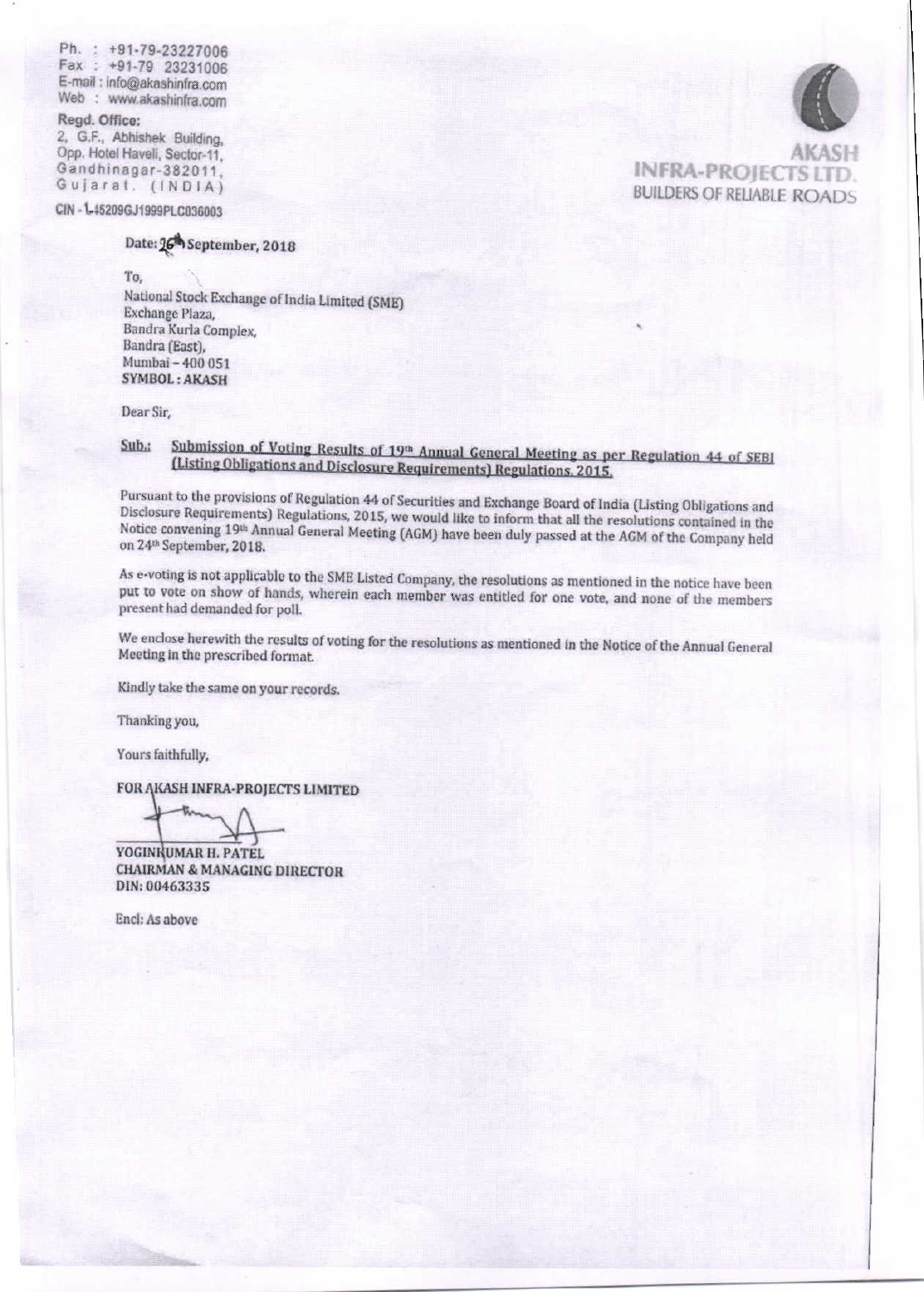## Voting Results at the 19th Annual General Meeting of the Company.

| Date of the Annual General Meeting<br>Total No. of shareholders as on record date | 24th September, 2018<br>206 |                          |       |
|-----------------------------------------------------------------------------------|-----------------------------|--------------------------|-------|
| No. of shareholders present in the meeting either in<br>person or through proxy:  | Present in person           | Present through<br>proxy | Total |
| -Promoters and Promoter Group<br>- Public                                         | ь                           | 0                        | 10    |
| No. of Shareholders attended the meeting through<br>Video Conferencing            | 4                           |                          |       |
| -Promoter and Promoter Group<br>-Public                                           | NIL.<br>NIL.                |                          |       |

## **VOTING DETAILS AGENDA WISE**

| $Item No = 1$              |                   |                                                         |                                    | Adoption of Audited Standalone and Consolidated<br>Financial Statements for the year ended on 31st March,<br>2018 and the Directors' and Auditors' Report thereon. |                            |                                                          |                                       |
|----------------------------|-------------------|---------------------------------------------------------|------------------------------------|--------------------------------------------------------------------------------------------------------------------------------------------------------------------|----------------------------|----------------------------------------------------------|---------------------------------------|
| <b>Resolution Required</b> |                   |                                                         |                                    |                                                                                                                                                                    |                            |                                                          |                                       |
|                            |                   | Whether Promoter / Promoter group are interested in the |                                    | <b>Ordinary Resolution</b>                                                                                                                                         |                            |                                                          |                                       |
| agenda / resolution        |                   |                                                         |                                    | No                                                                                                                                                                 |                            |                                                          |                                       |
| Category                   | Mode of<br>Voting | No. of members<br>entitled to vote<br>(1)               | No. of<br>Members<br>voted<br>(2)  | No. of votes in<br>favour<br>(3)                                                                                                                                   | No. of<br>votes<br>against | % of votes in<br>favour<br>$(5) = [(3)$<br>$/(2)]^* 100$ | % of votes<br>against<br>$(6) = [(4)$ |
| Promoter<br>and            | E - voting        | N.A.                                                    | N.A.                               |                                                                                                                                                                    | (4)                        |                                                          | $[(2)]^*$ 100                         |
| Promoter                   | Poll              |                                                         |                                    | N.A.                                                                                                                                                               | N.A.                       | N.A.                                                     | N.A.                                  |
| Group                      | Show of           | 18                                                      |                                    | Not Requested                                                                                                                                                      |                            |                                                          |                                       |
|                            | Hands             | (No. of shares:<br>60,63,734)                           | 6<br>(No. of shares:<br>51,22,400) | ĥ<br>(No. of shares:<br>51,22,400)                                                                                                                                 | $\theta$                   | 100                                                      | $\mathbf{0}$                          |
|                            | Total             | 18                                                      | 6                                  | 6                                                                                                                                                                  | $\bf{0}$                   |                                                          |                                       |
| Public-                    | E - voting        | N.A.                                                    |                                    |                                                                                                                                                                    |                            | 100                                                      | $\mathbf{0}$                          |
| Institutions               |                   |                                                         | N.A.                               | N.A.                                                                                                                                                               | N.A.                       | N.A.                                                     |                                       |
|                            | Poll              |                                                         |                                    | <b>Not Requested</b>                                                                                                                                               |                            |                                                          | N.A.                                  |
|                            | Show of<br>Hands  | $\alpha$                                                | $\Omega$                           | a                                                                                                                                                                  | 0                          |                                                          |                                       |
|                            | Total             |                                                         |                                    |                                                                                                                                                                    |                            | $\overline{0}$                                           | $\Omega$                              |
| Public-                    | E - voting        | $\bf{0}$<br>N.A.                                        | $\theta$                           | 0                                                                                                                                                                  | $\bf{0}$                   | $\bf{0}$                                                 |                                       |
| Non-                       |                   |                                                         | N.A.                               | N.A.                                                                                                                                                               | N.A.                       | N.A.                                                     | $\mathbf{0}$                          |
| Institutions               | Poll              |                                                         |                                    | Not Requested                                                                                                                                                      |                            |                                                          | N.A.                                  |
|                            | Show of<br>Hands  | 188                                                     | 4                                  | Δ                                                                                                                                                                  |                            |                                                          |                                       |
|                            |                   | (No. of shares:<br>23,67,533)                           | (No. of shares:<br>83,000)         | (No. of shares:<br>83,000)                                                                                                                                         | $\theta$                   | 100                                                      | N.A.                                  |
| Total                      | Total             | 188                                                     | $\ddot{\phantom{1}}$               |                                                                                                                                                                    |                            |                                                          |                                       |
|                            |                   | 206                                                     | 10                                 | $\overline{4}$                                                                                                                                                     | 0                          | 100                                                      | $\bf{0}$                              |
|                            |                   | (No. of shares:<br>84,31,267)                           | (No. of shares:<br>52,05,400)      | 10<br>(No. of shares:<br>52,05,400)                                                                                                                                | $\bf{0}$                   | 100                                                      | $\theta$                              |

n was declared to have been passed unanimously as an Ordinary Resolution.

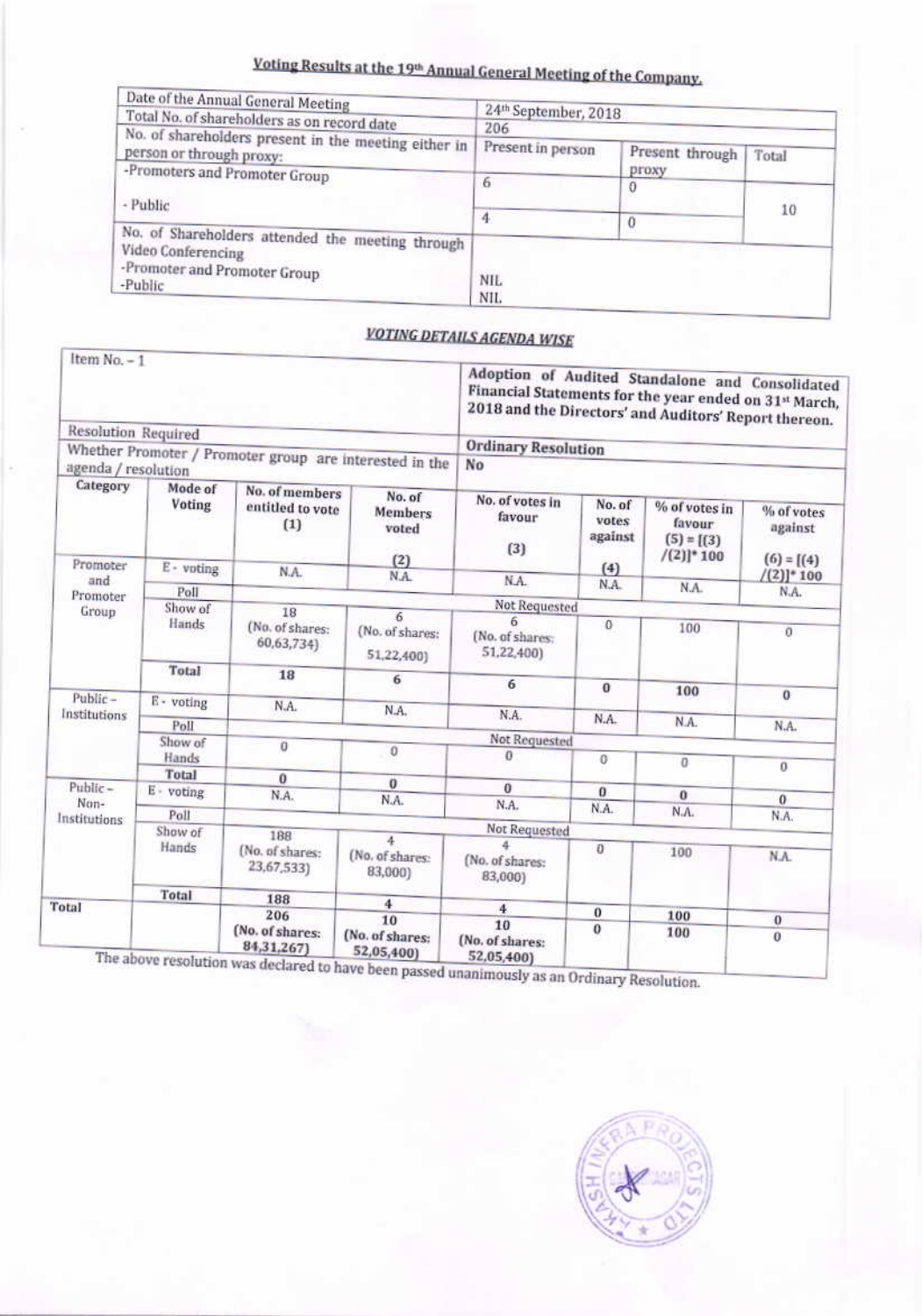| Item No. - 2                              |                   | Declaration of dividend on Equity Shares of the<br>Company. |                                     |                                     |                                   |                                                                  |                                                        |  |  |
|-------------------------------------------|-------------------|-------------------------------------------------------------|-------------------------------------|-------------------------------------|-----------------------------------|------------------------------------------------------------------|--------------------------------------------------------|--|--|
| Resolution Required                       |                   |                                                             |                                     | <b>Ordinary Resolution</b>          |                                   |                                                                  |                                                        |  |  |
| Whether Promoter /<br>agenda / resolution |                   | Promoter group                                              | are interested in the               | No                                  |                                   |                                                                  |                                                        |  |  |
| Category                                  | Mode of<br>Voting | No. of-Members<br>entitled to vote<br>(1)                   | No. of Members<br>voted<br>(2)      | No. of votes in<br>favour<br>(3)    | No. of<br>votes<br>against<br>(4) | $%$ of<br>votes in<br>favour<br>$(5) = [(3)$<br>$/(2)]^*$<br>100 | % of votes<br>against<br>$(6) = [(4)$<br>$/(2)]^* 100$ |  |  |
| Promoter                                  | E - voting        | N.A.                                                        | N.A.                                | N.A.                                | N.A.                              | N.A.                                                             | N.A.                                                   |  |  |
| and<br>Promoter                           | Poll              |                                                             | Not Requested                       |                                     |                                   |                                                                  |                                                        |  |  |
| Group                                     | Show of<br>Hands  | 18<br>(No. of shares:<br>60,63,734)                         | 6<br>(No. of shares:<br>51,22,400)  | 6<br>(No. of shares:<br>51,22,400)  | $\theta$                          | 100                                                              | $\Omega$                                               |  |  |
|                                           | Total             | 18                                                          | 6                                   | 6                                   | $\bf{0}$                          | 100                                                              | $\bf{0}$                                               |  |  |
| Public-                                   | E - voting        | N.A.                                                        | N.A.                                | N.A.                                | N.A.                              | N.A.                                                             | N.A.                                                   |  |  |
| Institutions                              | Poll              | Not Requested                                               |                                     |                                     |                                   |                                                                  |                                                        |  |  |
|                                           | Show of<br>Hands  | $\Omega$                                                    | $\Omega$                            | a                                   | o                                 | 0                                                                | $\bf{0}$                                               |  |  |
|                                           | Total             | $\bf{0}$                                                    | $\bf{0}$                            | $\theta$                            | $\bf{0}$                          | $\bf{0}$                                                         | $\mathbf{0}$                                           |  |  |
| Public-                                   | E - voting        | N.A.                                                        | N.A.                                | N.A.                                | N.A.                              | N.A.                                                             | N.A.                                                   |  |  |
| Non-<br>Institutions                      | Poll              | <b>Not Requested</b>                                        |                                     |                                     |                                   |                                                                  |                                                        |  |  |
|                                           | Show of<br>Hands  | 188<br>(No. of shares:<br>23,67,533)                        | 4<br>(No. of shares:<br>83,000)     | 4<br>(No. of shares:<br>83,000)     | 0                                 | 100                                                              | N.A.                                                   |  |  |
|                                           | Total             | 188                                                         | 4                                   | 4                                   | $\bf{0}$                          | 100                                                              | $\bf{o}$                                               |  |  |
| Total                                     |                   | 206<br>(No. of shares:<br>84, 31, 267)                      | 10<br>(No. of shares:<br>52,05,400) | 10<br>(No. of shares:<br>52,05,400) | $\alpha$                          | 100                                                              | $\Omega$                                               |  |  |

The above resolution was declared to have been passed unanimously as an Ordinary Resolution.

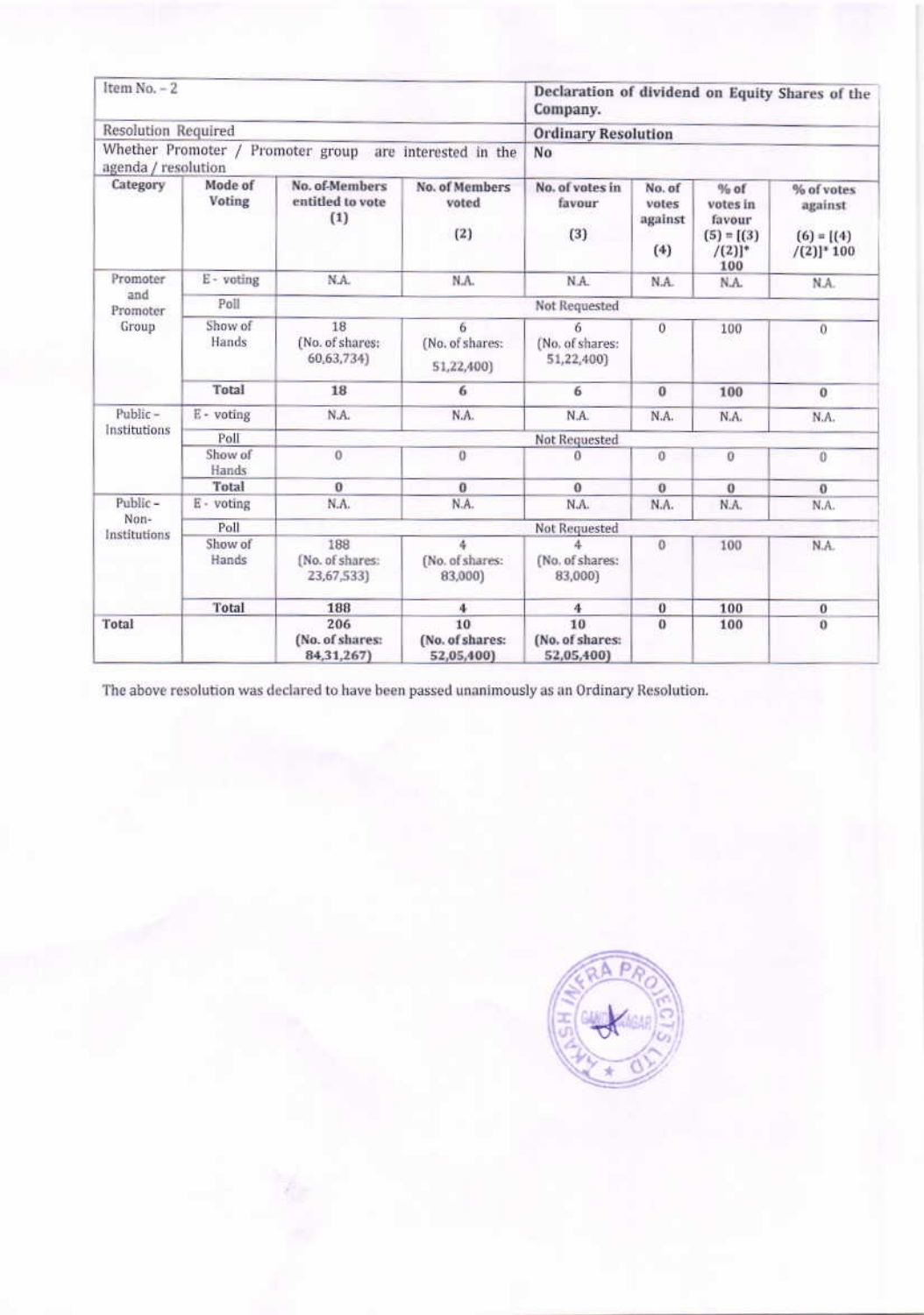| Item $No. - 3$          |                          |                                                                            |                                                         | Re-appointment<br>, as a Director, who retires by rotation. | of                                | Mr.                                                     | Ambusinh<br>Ρ.<br>Gol                              |  |
|-------------------------|--------------------------|----------------------------------------------------------------------------|---------------------------------------------------------|-------------------------------------------------------------|-----------------------------------|---------------------------------------------------------|----------------------------------------------------|--|
| Resolution Required     |                          |                                                                            |                                                         |                                                             |                                   |                                                         |                                                    |  |
| agenda / resolution     |                          |                                                                            | Whether Promoter / Promoter group are interested in the | <b>Ordinary Resolution</b><br>Yes                           |                                   |                                                         |                                                    |  |
| Category                | Mode of<br><b>Voting</b> | No. of<br><b>Members</b><br>entitled to<br>vote<br>(1)                     | No. of Members<br>voted<br>(2)                          | No. of votes in<br>favour<br>(3)                            | No. of<br>votes<br>against<br>(4) | % of<br>votes in<br>favour<br>$(5) = [(3)$<br>$/(2)]^*$ | % of votes against<br>$(6) = [(4) / (2)]^*$<br>100 |  |
| Promoter<br>and         | E - voting               | N.A.                                                                       | N.A.                                                    | N.A.                                                        | N.A.                              | 100<br>N.A.                                             |                                                    |  |
| Promoter                | Poll                     |                                                                            |                                                         |                                                             |                                   |                                                         | N.A.                                               |  |
| Group                   | Show of                  | 18                                                                         | 6                                                       | Not Requested                                               |                                   |                                                         |                                                    |  |
|                         | Hands                    | (No. of shares:<br>60,63,734)                                              | (No. of shares:<br>51,22,400)                           | ñ<br>(No. of shares:<br>51,22,400)                          | o.                                | 100                                                     | 0                                                  |  |
|                         | Total                    | 18                                                                         | 6                                                       | 6                                                           | $\bf{0}$                          | 100                                                     |                                                    |  |
| Public-<br>Institutions | E - voting               | N.A.                                                                       | N.A.                                                    | N.A.                                                        | N.A.                              |                                                         | o                                                  |  |
|                         | Poll                     |                                                                            |                                                         |                                                             |                                   | N.A.                                                    | N.A.                                               |  |
|                         | Show of                  | 0                                                                          | 0                                                       | <b>Not Requested</b>                                        |                                   |                                                         |                                                    |  |
|                         | Hands                    |                                                                            |                                                         | o                                                           | o                                 | $\alpha$                                                | Ö                                                  |  |
|                         | Total                    | $\mathbf{0}$                                                               | $\mathbf{0}$                                            | $\bf{0}$                                                    |                                   |                                                         |                                                    |  |
| Public-                 | E - voting               | N.A.                                                                       | N.A.                                                    | N.A.                                                        | $\bf{0}$<br>N.A.                  | $\Omega$                                                | 0                                                  |  |
| Non-<br>Institutions    | Poll                     |                                                                            |                                                         | Not Requested                                               |                                   | N.A.                                                    | N.A.                                               |  |
|                         | Show of                  | 188                                                                        |                                                         |                                                             |                                   |                                                         |                                                    |  |
|                         | Hands                    | (No. of shares:<br>23,67,533)                                              | (No. of shares:<br>83,000)                              | đ.<br>(No. of shares:<br>83,000)                            | $\theta$                          | 100                                                     | N.A.                                               |  |
|                         | <b>Total</b>             | 188                                                                        | 4                                                       |                                                             |                                   |                                                         |                                                    |  |
| Total                   |                          | 206                                                                        | 10                                                      | 4                                                           | $\bf{0}$                          | 100                                                     | $\bf{0}$                                           |  |
|                         |                          | (No. of shares:<br>84, 31, 267)<br>The above resolution was dealers 4x - 1 | (No. of shares:<br>52,05,400)                           | 10<br>(No. of shares:<br>52,05,400)                         | 0                                 | 100                                                     | $^{\circ}$                                         |  |

lared to have been passed unanimously as an Ordinary Resolution.

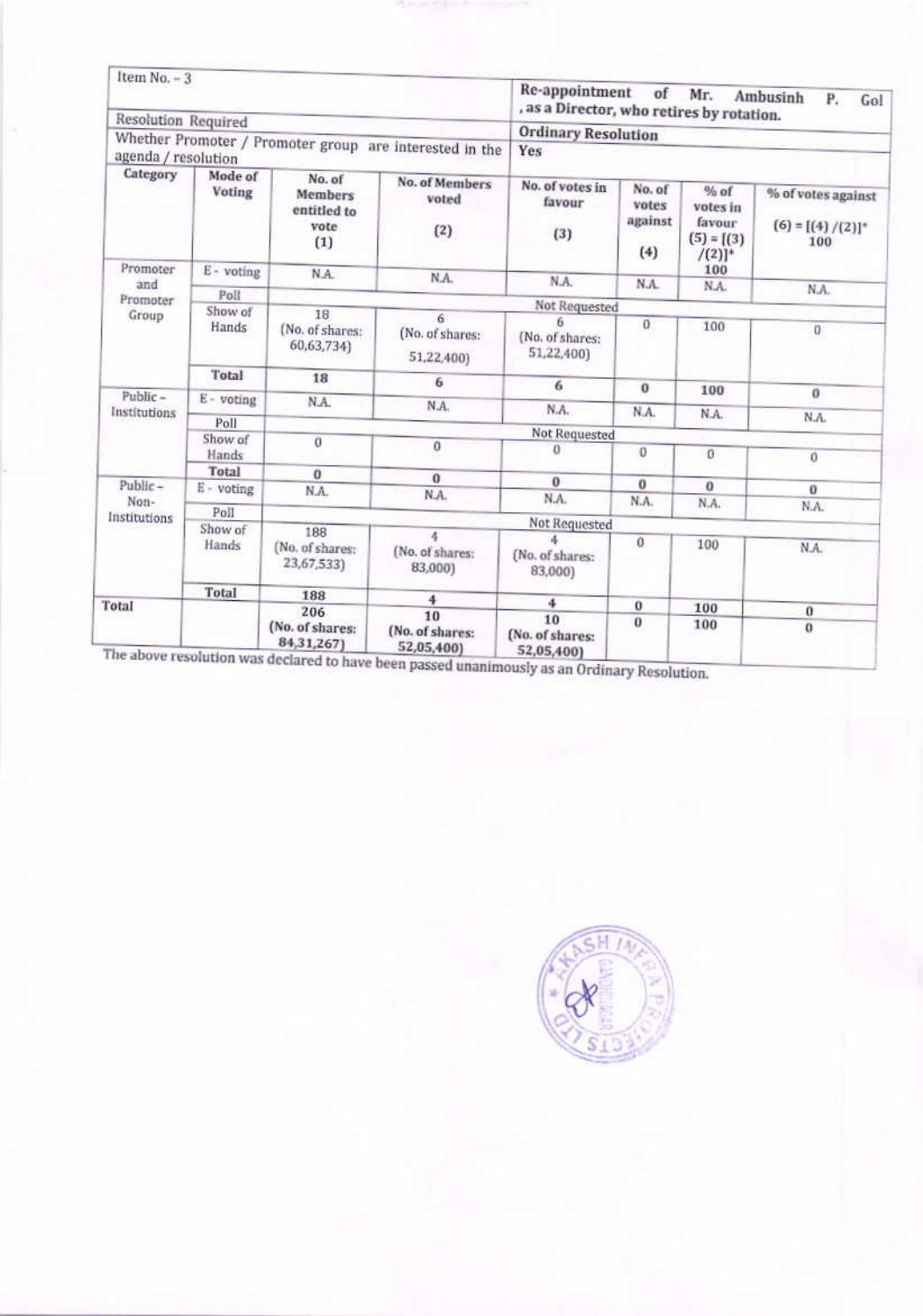| Item $No. - 4$           |                   |                                                        |                                                         | Re-appointment<br>of<br>Mr.<br>Dineshbhai<br>Patel<br>, as a Director, who retires by rotation. |                                   |                                                                |                                                    |  |  |
|--------------------------|-------------------|--------------------------------------------------------|---------------------------------------------------------|-------------------------------------------------------------------------------------------------|-----------------------------------|----------------------------------------------------------------|----------------------------------------------------|--|--|
| Resolution Required      |                   |                                                        |                                                         | <b>Ordinary Resolution</b>                                                                      |                                   |                                                                |                                                    |  |  |
| agenda / resolution      |                   |                                                        | Whether Promoter / Promoter group are interested in the | Yes                                                                                             |                                   |                                                                |                                                    |  |  |
| Category                 | Mode of<br>Voting | No. of<br><b>Members</b><br>entitled to<br>vote<br>(1) | <b>No. of Members</b><br>voted<br>(2)                   | No. of votes in<br>favour<br>(3)                                                                | No. of<br>votes<br>against<br>(4) | % of<br>votes in<br>favour<br>$(5) = [(3)$<br>$/(2)]^*$<br>100 | % of votes against<br>$(6) = [(4) / (2)]^*$<br>100 |  |  |
| Promoter                 | E - voting        | N.A.                                                   | N.A.                                                    | N.A.                                                                                            | N.A.                              | N.A.                                                           | N.A.                                               |  |  |
| and<br>Promoter<br>Group | Poll              |                                                        |                                                         | Not Requested                                                                                   |                                   |                                                                |                                                    |  |  |
|                          | Show of<br>Hands  | 18<br>(No. of shares:<br>60,63,734)                    | 6<br>(No. of shares:<br>51,22,400)                      | 6<br>(No. of shares:<br>51,22,400)                                                              | $\alpha$                          | 100                                                            | $\mathbf{0}$                                       |  |  |
|                          | Total             | 18                                                     | 6                                                       | 6                                                                                               | $\bf{0}$                          | 100                                                            | $\mathbf{0}$                                       |  |  |
| Public-                  | E - voting        | N.A.                                                   | N.A.                                                    | N.A.                                                                                            | N.A.                              | N.A.                                                           | N.A.                                               |  |  |
| Institutions             | Poll              | Not Requested                                          |                                                         |                                                                                                 |                                   |                                                                |                                                    |  |  |
|                          | Show of<br>Hands  | $\alpha$                                               | $\mathbf{0}$                                            | $\Omega$                                                                                        | 0                                 | 0                                                              | $\Omega$                                           |  |  |
|                          | Total             | $\bf{0}$                                               | $\alpha$                                                | o                                                                                               | o                                 | $\bf{0}$                                                       | $\alpha$                                           |  |  |
| Public-                  | E - voting        | N.A.                                                   | N.A.                                                    | N.A.                                                                                            | N.A.                              | N.A.                                                           | N.A.                                               |  |  |
| Non-<br>Institutions     | Poll              | Not Requested                                          |                                                         |                                                                                                 |                                   |                                                                |                                                    |  |  |
|                          | Show of<br>Hands  | 188<br>(No. of shares:<br>23,67,533)                   | 4<br>(No. of shares:<br>83,000)                         | (No. of shares:<br>83,000)                                                                      | $\sigma$                          | 100                                                            | N.A.                                               |  |  |
|                          | Total             | 188                                                    | 4                                                       | 4                                                                                               | $\bf{0}$                          | 100                                                            | $\bf{0}$                                           |  |  |
| Total                    |                   | 206<br>(No. of shares:<br>84, 31, 267)                 | 10<br>(No. of shares:<br>52,05,400)                     | 10<br>(No. of shares:<br>52,05,400)                                                             | $\bf{0}$                          | 100                                                            | $\bf{0}$                                           |  |  |

The above resolution was declared to have been passed unanimously as an Ordinary Resolution.